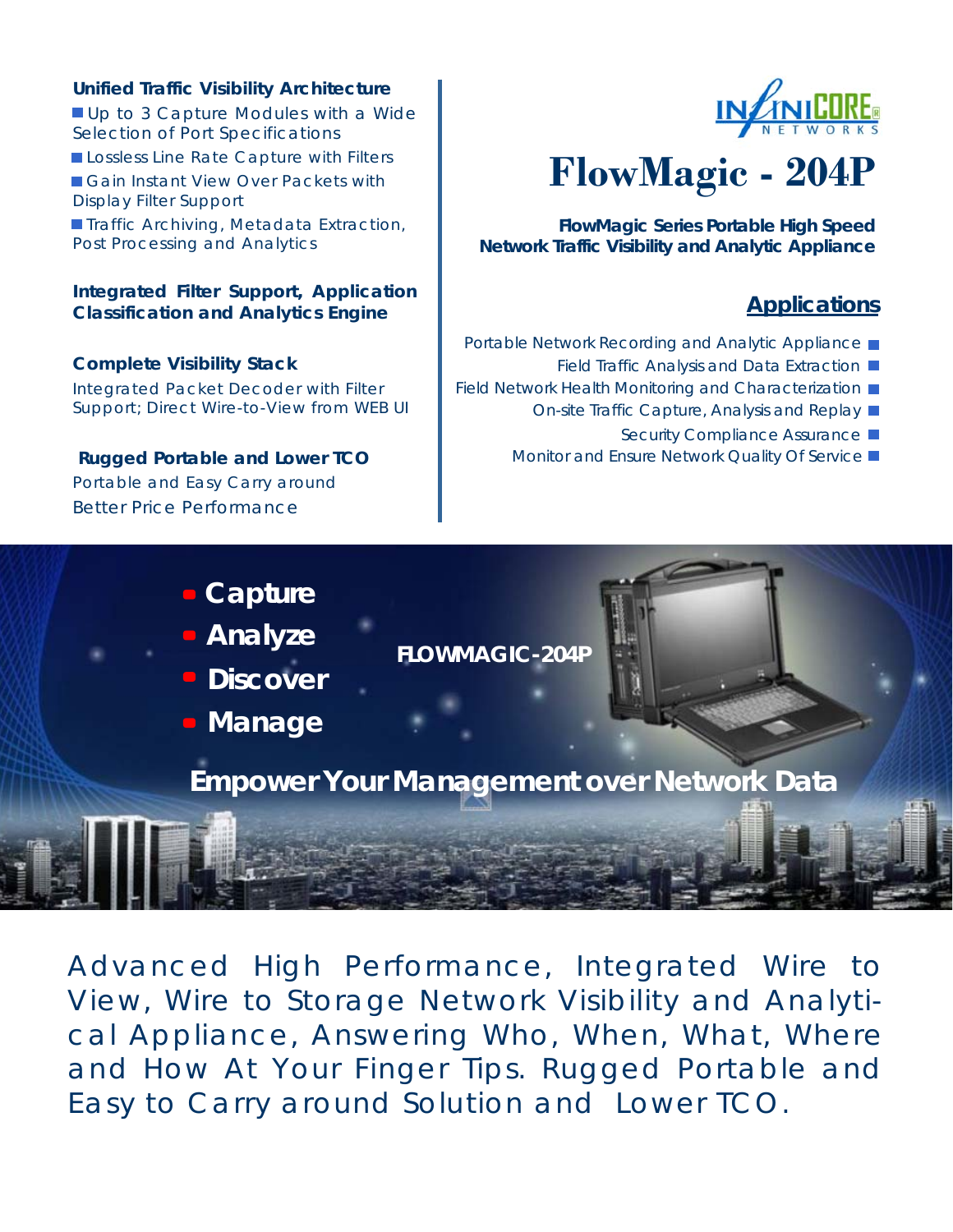# **FlowMagic-204P**

**Unified Network Visibility** 



Essential Tool in Network Monitoring and Forensic Infrastructure

Zero Packet Loss for Line Rate Minimum Size Packet

Flexible Traffic Capture Modes, Operate at Gigabit or Ten Gigabit Mode

Wide Range of Media support: 1G, 10G, 10G-DAC, 1G-SGMII

Integrated Packet Decoder; Gain Instant View Over Packets with Rich Display Filter Support

Rich Built-in Analytic Tools that Provides End Points, Conversation and Content Information

Downstream Tool Integration with Data Export in PCAP format

Integrated Network Quality of Service Sensors and Reputation Score Calculation

Pioneered Role Based Visibility Management Support Fully Authorized Visibility

Programmable API to Automate Operation Tasks and Analysis

Rugged Portable and Easy to Carry around Solution for Working On-site; Low Power Design, Low TCO, Green

#### **Contact us**

InfiniCORE Inc. http://www.infinicoreinc.com

Sales: sales@infinicoreinc.com Support: support@infinicoreinc.com

#### FlowMagic-204P PRODUCT BREIF VERSION 1.0.2

#### **Next Generation Device For Total Network Visibility**

The InfiniCORE™ FlowMagic-204P is purposefully designed portable appliance to solve high speed visibility and analytical issues that today's network administrators and engineers are facing during their daily tasks. Powered by its unified visibility architecture, the FlowMagic-204P is an ideal carry around solution for field wire speed network traffic capturing, archiving, analyzing and diagnosis tasks. It is a remarkably easy to use tool with rich analytical features and 5 Terabytes storage capability.

#### **Streamlined, Outstanding Software Package**

The FlowMagic-204P is powered by InfiniOS with comprehensive functionalities available directly in Web Based GUI for management, visibility and analytics. InfiniOS has comprehensive role-based right management to support authorized and differentiated visibility into the data.

#### **Discover The Power of Big Liquid Data**

When data is readily available and properly presented, issues can be discovered faster and resolved quickly. The FlowMagic-204P is a rugged portable appliance in its class that enables customers to work on site and perform capturing, archiving, analysis and debugging tasks wherever they want. The rich analytical features built into the appliance provides a whole new way to help customers to solve network glitches and to ensure the quality of service.

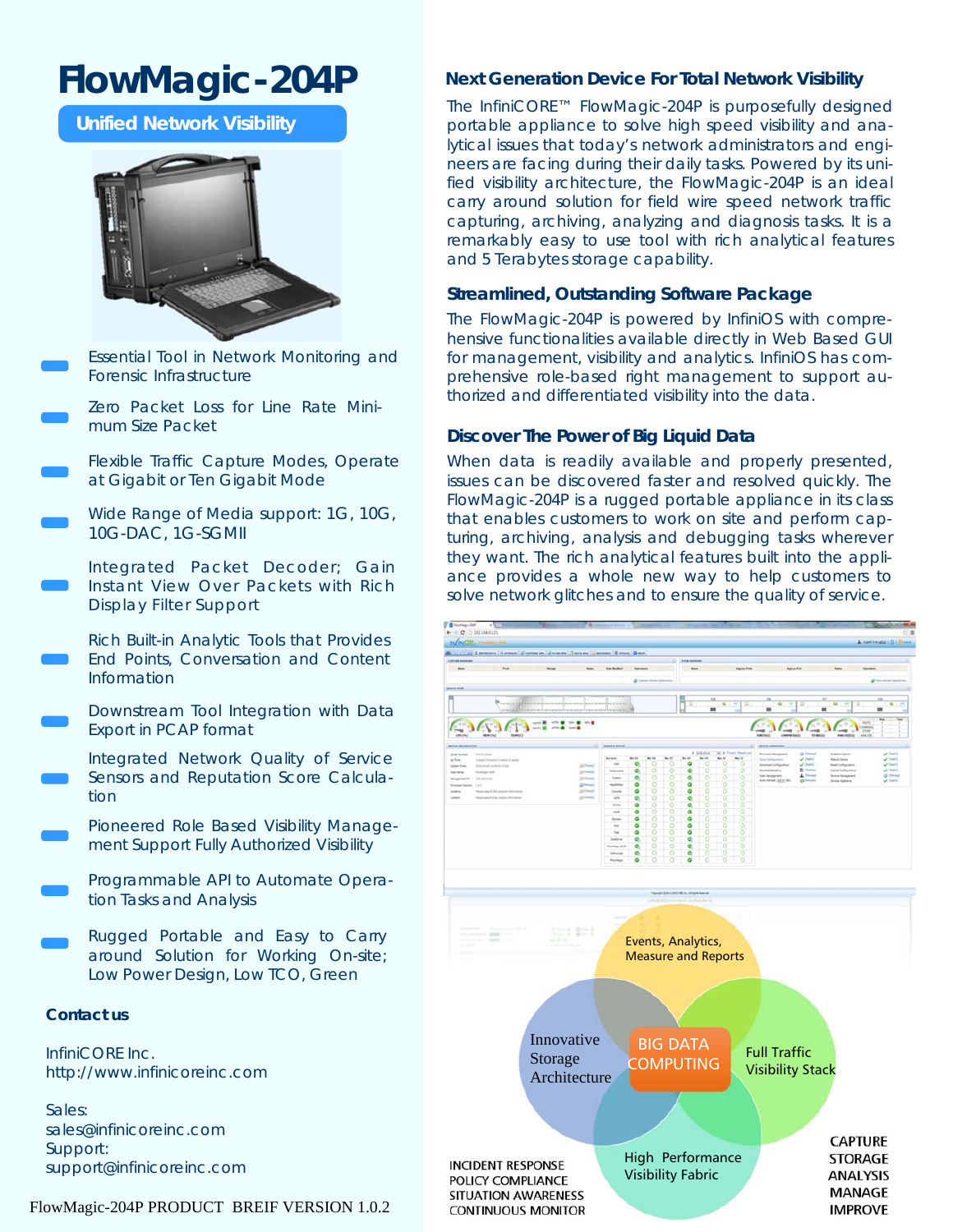# **Highlights of FlowMagic-204P Use Cases**



**For Government, Financial and Enterprise Network Monitoring and Forensic Infrastructure** 



#### **Unified Visibility, Whenever You Need It and Wherever You Need It In Your Network**

- Cost Effective Oscilloscope for Network Administrators and Engineers
- Support Sharing Across Multi-User and Work Group with Reservation Management
- Easy to Carry around, Plug and Play. Inline Visibility
- Lossless high performance Data Capture and Analysis
	- Easy to Use Web UI Similar to Wireshark for Packet Viewing and Analysis



#### **Scale-Out and Scale-Up Traffic Archival Storage Architecture**



Scale with Storage Area Network

All specifications and figures are subject to change without prior notice. Actual products may look different from the photos.

All trademarks and logos are the properties of InfiniCORE Inc. All rights reserved.